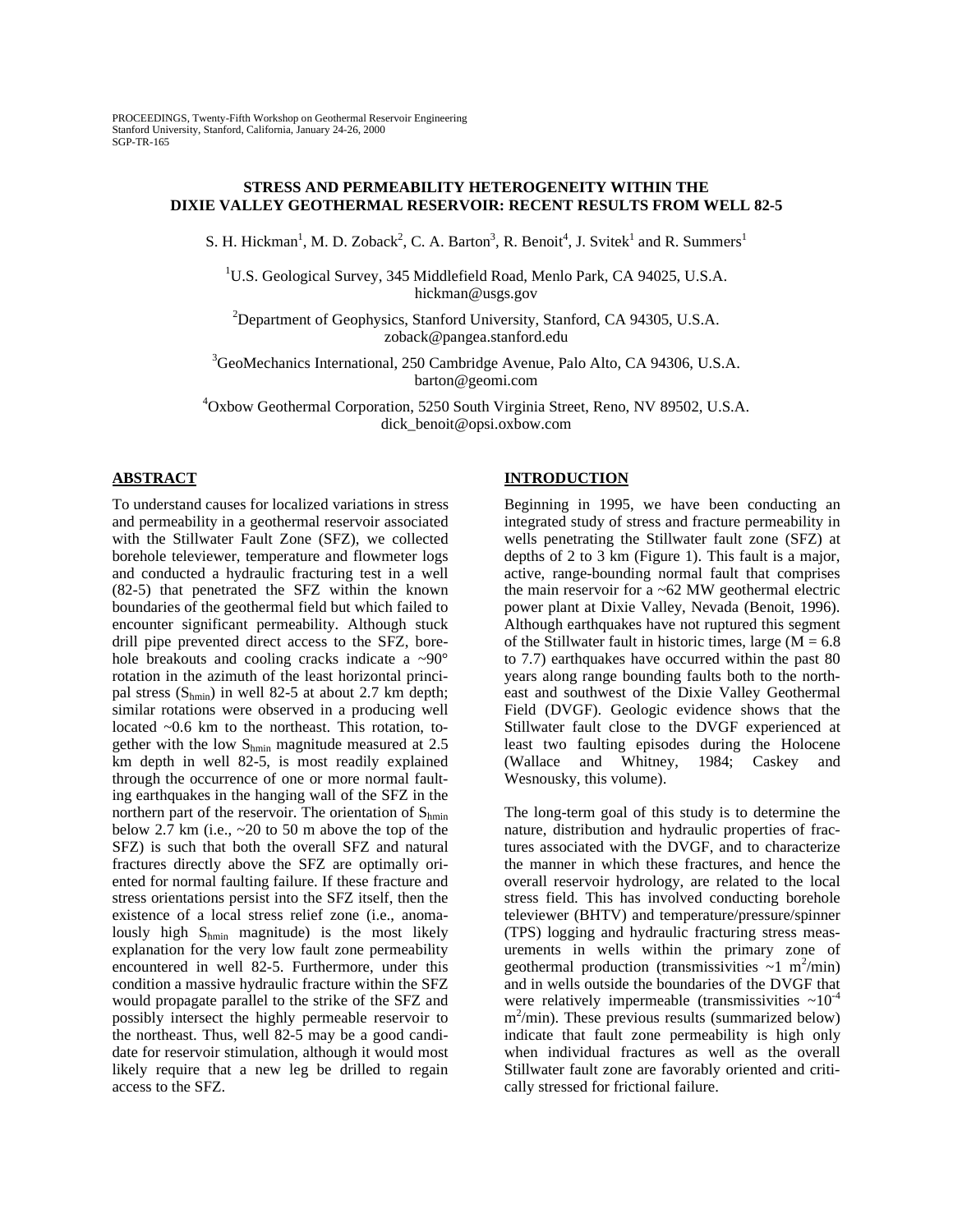

*Figure 1. Map showing geothermal wells tested in Dixie Valley, Nevada. Injection and production wells penetrated highly permeable portions of the southeast-dipping Stillwater fault zone, whereas observation wells failed to encounter sufficient permeability to be of commercial value. Measurements conducted in these wells included TPS: Temperature/pressure/spinner logs; BHTV: borehole televiewer logs; HFRAC: Hydraulic fracturing stress measurements.*

A number of "dry" legs have been drilled within the known boundaries of the DVGF, where permeability is expected to be high but, in reality, is low to nearly nonexistent. In this paper, we present results from BHTV logging and stress measurements conducted in 1999 in a well (82-5) located within the DVGF but which failed to encounter sufficient permeability to be economically viable (Figure 1). Well 82-5 was drilled and then redrilled three times in 1985 to 1986 in an attempt to encounter reservoir permeabilities. The most recent (open-hole) leg penetrated abundant sealed fractures starting at a depth of about 2740 m – which we infer to be the top of the SFZ – before passing through the main range-front fault at 2833 m. Importantly, this well is located only about 600 m southwest of some of the most permeable production wells in the DVGF. The primary goals of the well 82- 5 study are to determine why these pockets of low permeability exist within the DVGF and if and in what manner massive hydraulic fracturing or other reservoir stimulation techniques might be used to turn 82-5 into a viable geothermal production or injection well. TPS and/or BHTV logs recently acquired from wells 25-5 and 27-33 (Figure 1), as well as TPS logs collected in well 82-5, are still undergoing analysis and will not be discussed in detail here.

#### **SUMMARY OF PREVIOUS RESULTS**

The results of our prior investigations at Dixie Valley are presented in Hickman et al. (1998), Barton et al. (1998) and Morin et al. (1998). Observations of stress-induced borehole failure in BHTV logs from wells within the permeable main reservoir indicate that the local orientation of the least horizontal principal stress, Shmin, is nearly optimal for normal faulting on the Stillwater fault. Although these BHTV logs revealed pervasive macroscopic natural fractures with a wide range of orientations, TPS logs conducted during fluid injection and withdrawal indicate that the orientations of the most permeable fractures are distinct from the overall fracture population and are subparallel to the Stillwater fault. Hydraulic fracturing tests in these wells indicate that the magnitude of  $S_{hmin}$  is low enough to lead to frictional failure on both the main Stillwater fault and these permeable fractures. Crack sealing and permeability reduction would be expected along this segment of the SFZ, given thermal and geochemical evidence for up-dip transport of silica-saturated fluids. However, the observation that highly permeable fractures within the DVGF are favorably aligned and critically stressed for normal faulting suggests that dilatancy due to intermittent fault slip are sufficient to counteract the expected permeability reduction.

Similar measurements were conducted in wells 66-21 and 45-14, which penetrated a relatively impermeable segment of the SFZ approximately 8 and 20 km southwest of the DVGF (Figure 1). The orientation of  $S_{hmin}$  in well 66-21 is near optimal for normal faulting on the Stillwater fault, but the magnitude of  $S_{hmin}$  is too high to result in incipient frictional failure. In contrast, although the magnitude of  $S_{\text{hmin}}$  in well 45-14 is low enough to lead to frictional failure on optimally oriented faults, the Stillwater fault itself is locally rotated by  $\sim 40^\circ$  from the optimal orientation for failure. This misorientation, coupled with an apparent increase in the magnitude of the greatest horizontal principal stress in going from the producing to nonproducing wells, acts to inhibit frictional failure on the Stillwater fault near well 45-14. Data from non-productive wells located outside of the DVGF thus indicate that a necessary condition for high reservoir permeability is that the SFZ be critically stressed for frictional failure in the current stress field.

## **METHOD**

The geometry and orientation of drilling-induced tensile fractures, borehole breakouts and natural fractures (see below) were determined using BHTV logs. The BHTV is a wireline logging tool that provides a continuous, oriented, ultrasonic image of a borehole wall (see Zemanek et al., 1970). The high temperatures encountered in these wells (up to  $\sim$ 240 $\degree$  C) required the use of specialized televiewer tools, owned by Stanford University and the U.S. Geological Survey. These tools were repeatedly calibrated at the surface for orientation and ultrasonic travel times in specially designed calibration tanks. Data were digitized from the magnetic field tapes and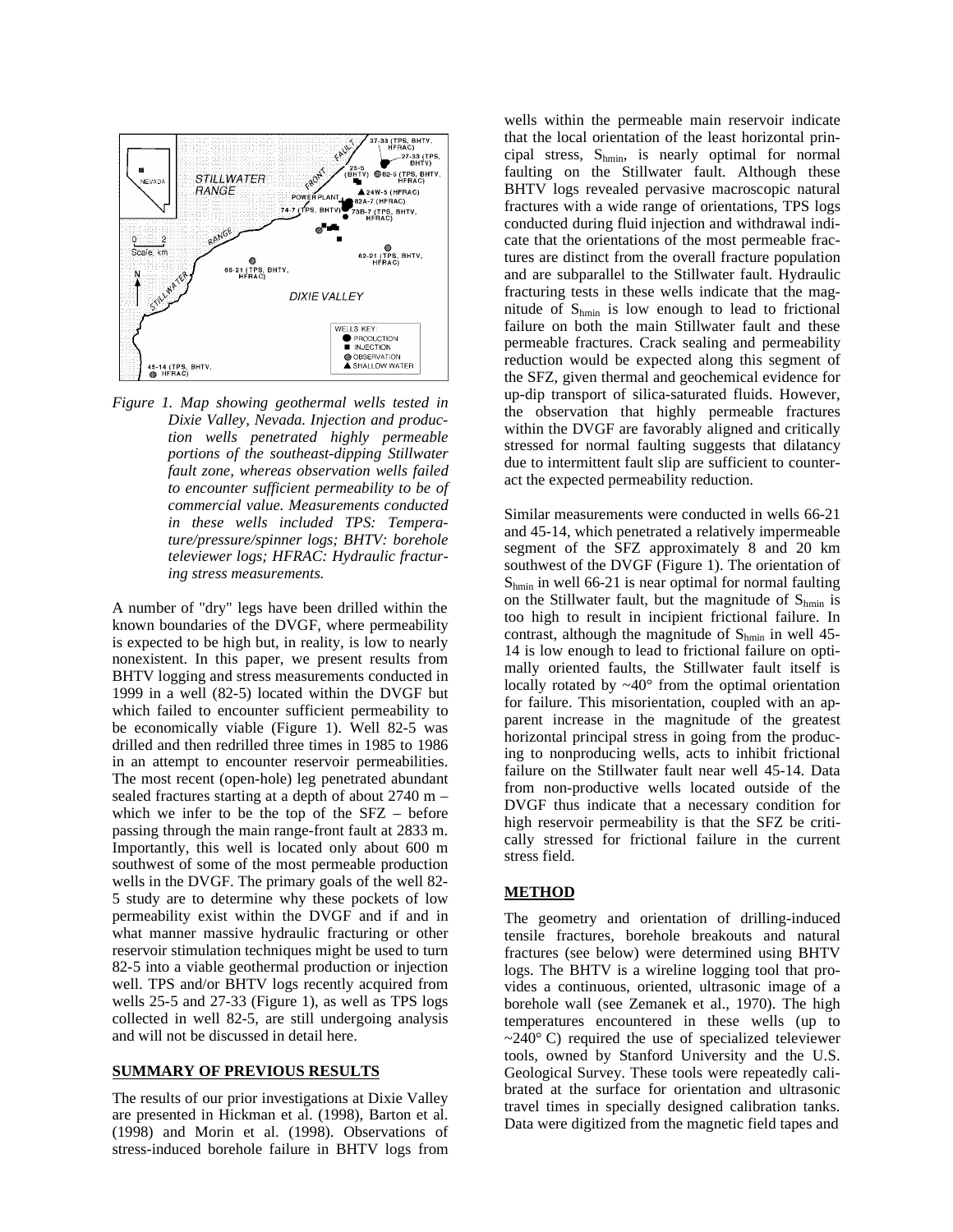

*Figure 2. Surface pressure and flow rate records from the hydraulic fracturing test conducted at 2448 m depth in well 82-5. Pressures were also recorded using a downhole temperature/pressure/spinner (TPS) tool suspended just above the casing shoe at 2043 m depth. This TPS tool was also used during high-flow-rate injection on cycles 4 and 6 to identify the exact location of the hydrofrac.*

then processed to remove noise, stick-slip effects and other tool-related problems.

Although hydraulic fracturing stress measurements are typically conducted in short intervals of open hole using inflatable rubber packers, high borehole temperatures precluded the use of inflatable packers in this study (see Hickman et al., 1988, for discussion of the hydraulic fracturing technique and the interpretation methods used here). Instead, the hydraulic fracturing test in well 82-5 was conducted by setting a drill-pipe-deployed solid rubber packer in casing and pressuring the bottom of the casing string and the entire open-hole interval to induce a hydraulic fracture in the uncased hole. Repeated pressurization cycles were then employed to extend this fracture away from the borehole. A TPS log was conducted over the open-hole interval of the well and into casing while pumping during the fourth and sixth cycles of the hydraulic fracturing test to identify the depth at which the hydraulic fracture was created (Figure 2).

The magnitude of  $S_{hmin}$  was determined from the instantaneous shut-in pressure (ISIP), or the pressure at which the pressure-time curve departs from an initial linear pressure drop immediately after the pump is turned off and the well is shut in (Figure 2). Pressures recorded during a stepwise change in flow rate during the last pumping cycle of the test were used to detect changes in the permeability of the test interval resulting from closure of the hydraulic fracture and provided an additional constraint on Shmin magnitude.

In a hydraulic fracturing test the magnitude of the maximum horizontal principal stress,  $S_{Hmax}$ , is typi-



*Figure 3. Borehole televiewer log from well 82-5 showing: (a) borehole breakouts (irregular dark patches) and (b) drilling-induced tensile cracks (undulating vertical features) on diametrically opposed sides of the borehole. Several natural fractures can also be seen in (a) as sinusoidal dark lines (e.g., 2531.5 m).*

cally determined utilizing a fracture initiation, or breakdown, criteria for pure tensile fractures initiating in intact rock along the S<sub>Hmax</sub> direction. However, as was the case in other wells tested at Dixie Valley, BHTV logs conducted before the hydraulic fracturing test showed that the open-hole interval in 82-5 contained numerous preexisting fractures (both natural and drilling-induced) at a variety of orientations (see below). Thus, it was not possible to directly measure the magnitude of  $S_{Hmax}$ . However, as discussed below, bounds to the magnitude of  $S_{Hmax}$  were obtained using estimates of compressive rock strength and the presence of borehole breakouts in well 82-5.

The vertical (overburden) stress,  $S_V$ , was calculated for well 82-5 using geophysical density logs conducted in nearby wells, in conjunction with rock densities measured on surface samples obtained from Dixie Valley (Okaya and Thompson, 1985).

### **RESULTS AND DISCUSSION**

Unfortunately, during what should have been a routine work-over to clear a blockage and condition well 82-5 for testing, the drill pipe became inextricably stuck and had to be severed at a depth of 2724 m, preventing further access to the SFZ. Thus, although BHTV and TPS logs and a hydraulic fracturing test were obtained in the open-hole interval from 2071 to 2724 m, these data could not be used to characterize the state of stress, natural fracture population or permeability structure directly within the SFZ. Therefore, in the discussion that follows we of necessity restrict our attention to observations made above the SFZ and their implications for the nature of heterogeneities in stress and fault zone permeability within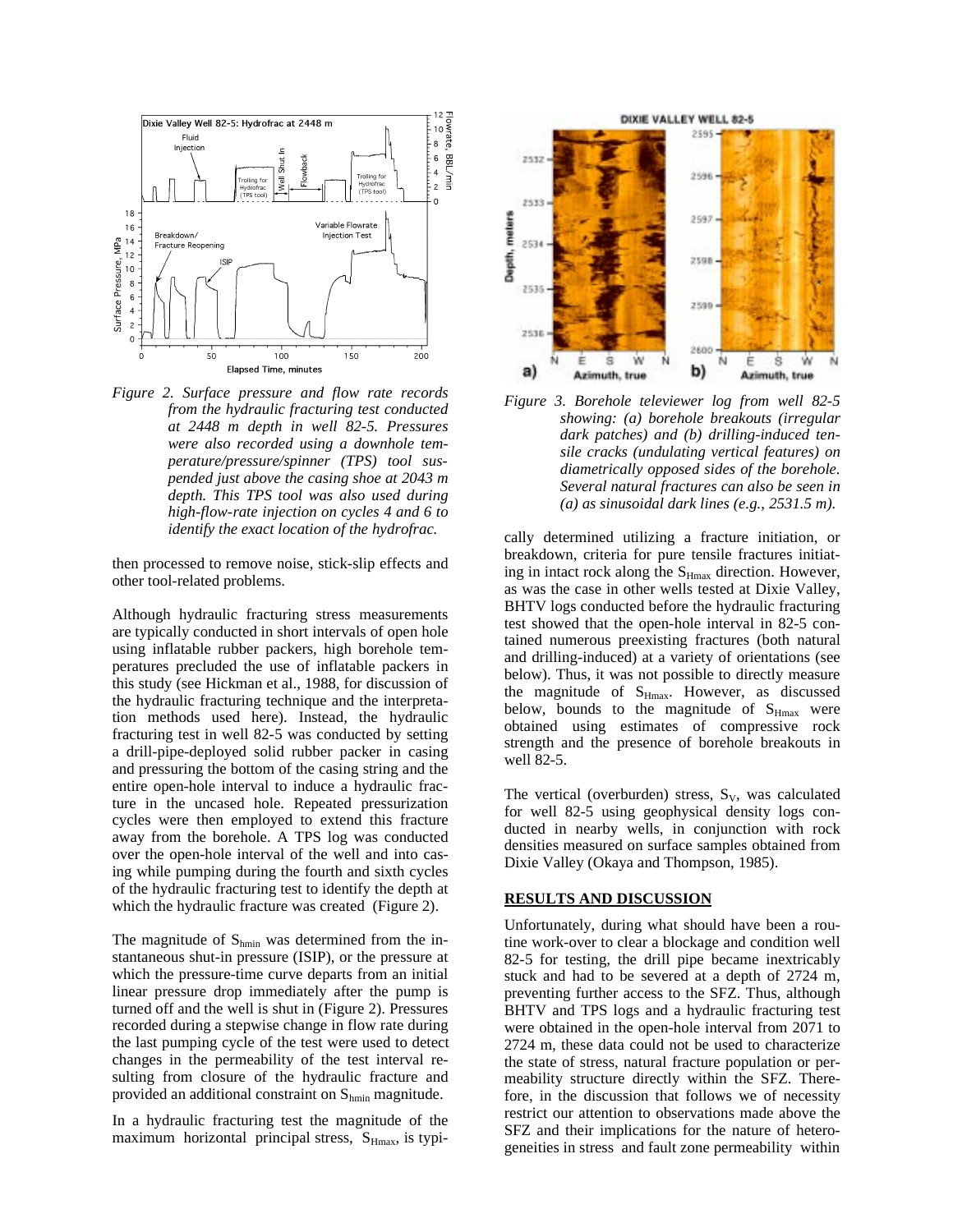

*Figure 4. (a) Orientations of borehole breakouts observed in the televiewer logs from well 82-5 (red dots). Calculated changes in breakout orientation with depth that would result from a moderate-sized normal faulting earthquake on a fault passing through the well are shown as multicolored bands (see text). The depth extent of the damage zone for the Stillwater fault (sealed fractures) and drill pipe stuck in the hole are also shown. (b) Azimuth of the least horizontal principal stress, Shmin, determined from breakouts and drilling induced tensile cracks.*

the DVGF and the potential for reservoir stimulation in well 82-5.

# **Stress Orientations**

Excellent quality BHTV logs were obtained over the entire open-hole interval in well 82-5 and revealed extensive stress-induced borehole breakouts and, to a lesser extent, drilling-induced tensile (cooling) fractures (Figure 3). As discussed by Moos and Zoback (1990), these tensile cracks result from the superposition of a circumferential thermal tensional stress induced by circulation of relatively cold drilling fluids and the concentration of ambient tectonic stresses at the borehole wall. These tensile cracks – which were also observed in nearby producing wells 73B-7 and 74-7 (Hickman and Zoback, 1997; Hickman, 1998) – should form in a direction perpendicular to the azimuth of  $S_{hmin}$ . In contrast, borehole breakouts form via compressive rock failure in response to tectonic stress concentrations at the borehole wall and should be parallel to  $S_{hmin}$ .

Borehole breakouts were observed throughout much of the logged interval in 82-5, and extend from the top of the Miocene sediments at 2280 m to the top of the stuck drill pipe at 2724 m, undergoing a sudden  $\sim$ 90° shift in orientation at about 2660 m (Figure 4a). Tensile cracks were observed only between 2420 and 2620 m. The stress orientations indicated by the tensile cracks and breakouts in 82-5 are in very good agreement (Figure 4b), and the azimuth of  $S_{hmin}$ above 2660 m is  $N23^{\circ}E \pm 12^{\circ}$  whereas below 2660 m it is  $S66^{\circ}E \pm 13^{\circ}$ . Drilling-induced tensile cracks were also observed in BHTV logs recently obtained in well 25-5, indicating that the azimuth of  $S_{hmin}$  in that well is  $S64^{\circ}E \pm 14^{\circ}$ .

The azimuth of  $S_{\text{hmin}}$  above 2660 m in well 82-5 is anomalous in that it is roughly parallel to the strike of the SFZ, while the orientation of  $S_{\text{hmin}}$  below 2660 m (i.e., directly above the fault zone) is nearly perpendicular to the strike of the fault (Figure 5). The deeper Shmin direction from well 82-5 is in good agreement with stress directions obtained previously in well 73B-7 and in the producing interval of well 74-7 (Hickman et al., 1998) and in the nearby injection well 25-5 (Figure 5). If this  $S_{hmin}$  direction observed just above the SFZ persists to greater depths, then the Stillwater fault where penetrated by well 82-5 would be nearly at the optimal orientation for normal faulting (Figure 4b).

#### **Stress Magnitudes**

The well 82-5 hydraulic fracturing test shows that the magnitude of  $S_{\text{hmin}}$  is 31.1  $\pm$  0.6 MPa at a depth of 2448 m, corresponding to a ratio  $S_{hmin}/S_V$  of 0.53 (Figure 6). Hydraulic fracturing tests from nearby geothermal production wells 73B-7, 82A-7 and 37-33 show that  $S_{\text{hmin}}/S_{\text{V}}$  ranges from 0.45 to 0.51 at depths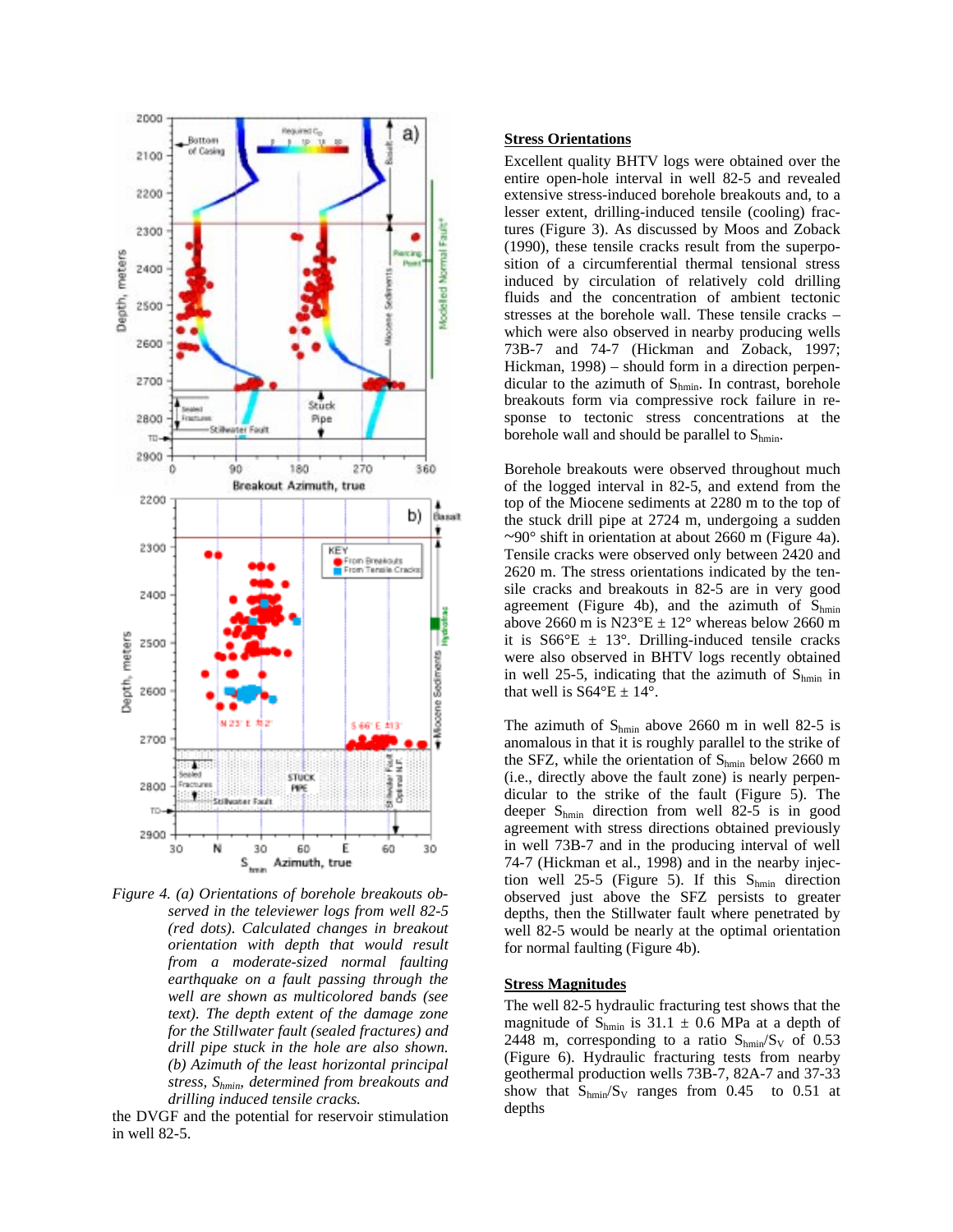

*Figure 5. Map of the Dixie Valley Geothermal Field, showing the orientation of Shmin as outwarddirected arrows. Also shown are lower hemisphere stereographic projections of poles to permeable fractures in selected production wells, contoured using the Kamb method (see Figure 8), demonstrating that these fractures and the overall Stillwater fault zone are well oriented for normal faulting in the current stress field (see Barton et al., 1998; Hickman et al., 1998).*

of 2.4 to 2.6 km, which is within a few hundred meters of the depths at which these wells penetrate highly permeable fractures associated with the SFZ (Hickman et al., 1998). Thus, although the  $S_{\text{hmin}}$  direction at the hydrofrac depth in 82-5 is highly anomalous (Figure 4b), it is interesting to note that the maximum differential stress (i.e.,  $S_V - S_{hmin}$ ) at near-reservoir depths in this well is comparable to that observed in nearby production wells.

As borehole breakouts were observed in the BHTV log from well 82-5, a lower bound to the magnitude of  $S_{Hmax}$  was obtained using the  $S_{hmin}$  magnitude from the hydraulic fracturing test together with theoretical models for breakout formation. These models (see Moos and Zoback, 1990) predict that borehole breakouts will initiate along the azimuth of  $S_{\text{hmin}}$  whenever the maximum effective circumferential stress,  $\sigma_{\theta\theta}^{max}$ , at the borehole wall exceeds the compressive rock strength,  $C_0$ ; i.e.:

$$
\sigma_{\theta\theta}^{\max} = 3S_{Hmax} - S_{hmin} - P_p - P_m \ge C_0 \tag{1}
$$

where  $P_p$  is the formation pore pressure and  $P_m$  is the mud pressure exerted on the borehole wall during drilling. Ideally, laboratory failure tests or geophysi-



*Figure 6. Magnitude of Shmin, from the hydraulic fracturing test in well 82-5. Also shown is a lower bound on the magnitude of the greatest horizontal principal stress, SHmax, based upon the occurrence of stress-induced borehole breakouts in this well. The vertical stress, SV, and the formation fluid pressure, Pp, were calculated for the appropriate densities. The dashed lines indicate the range of Shmin at which incipient normal faulting would be expected on optimally oriented faults for coefficients of friction of 0.6 - 1.0.*

cal well logs should be used to determine the appropriate value of  $C_0$  to use in Equation 1. Although we hope to obtain more refined estimates for  $C<sub>o</sub>$  in the future, in the meantime we estimated this parameter based upon published compilations of the compressive strength of rocks of similar lithology (Lockner, 1995). This analysis suggests that  $S_{Hmax}$  is greater than or equal to 49 MPa at a depth of 2.5 km (Figure 6). In contrast, no breakouts were observed in nearby production well 73B-7, even though it exhibited comparable S<sub>hmin</sub> magnitudes and penetrated the same rock types as 82-5 (Hickman et al., 1998). This suggests that the magnitude of  $S_{Hmax}$  in 82-5 is significantly higher than in 73B-7, regardless of the value of C<sub>o</sub> used.

Using the Coulomb failure criterion (e.g., Jaeger and Cook, 1976), one can estimate the critical magnitude of  $S_{\text{hmin}}$  at which frictional failure (normal faulting) would be expected on optimally oriented faults using:

$$
S_{hmin \ crit} = (S_V - P_p) / [( \mu^2 + 1)^{1/2} + \mu ]^2 + P_p \qquad (2)
$$

and assuming that the coefficient of friction  $\mu$  ranges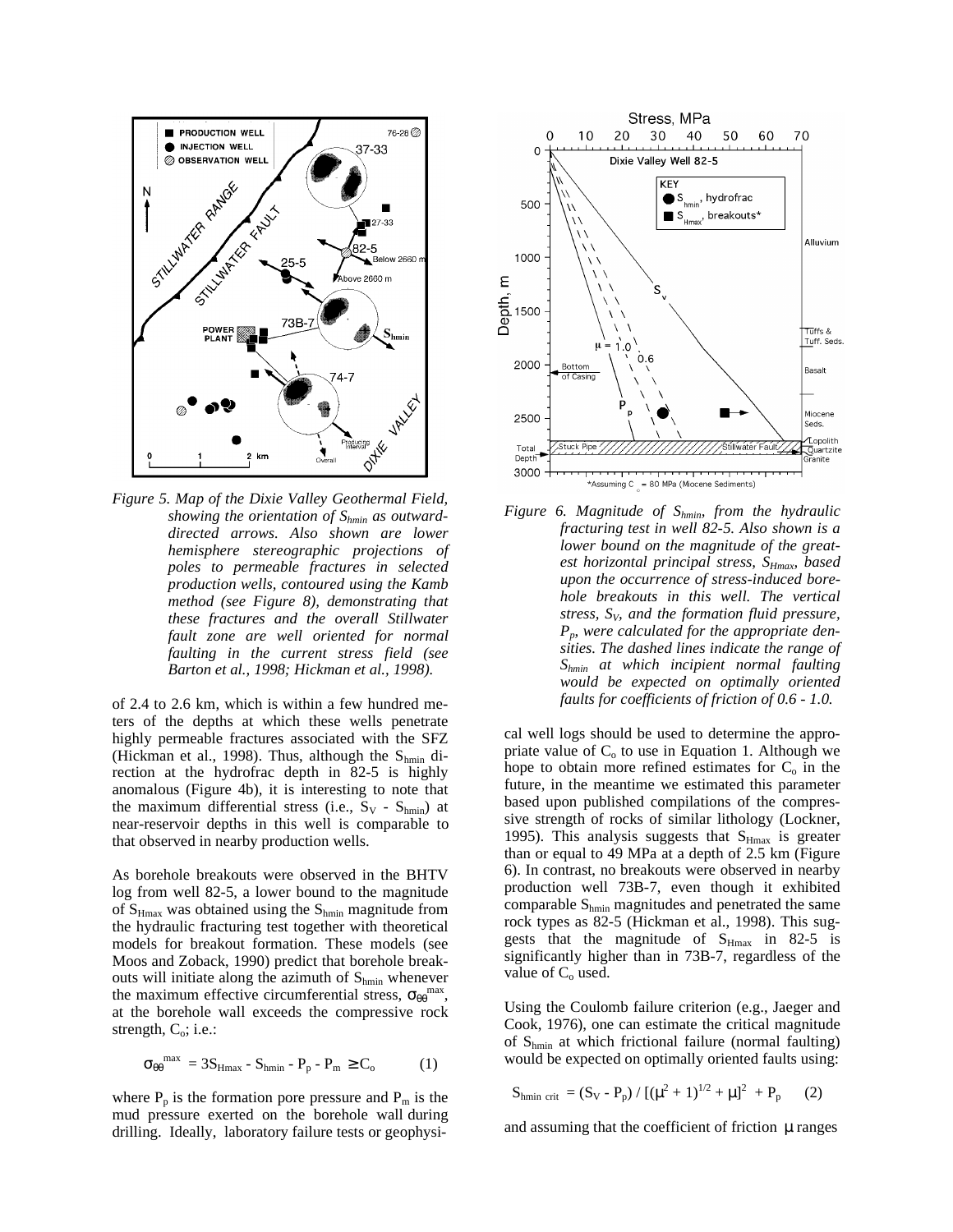

*Figure 7. Illustration of the manner in which a normal-faulting earthquake accompanied by a large decrease in shear stress (stress drop) on the causative fault could lead to a 90° flip in the orientation of the two horizontal principal stresses.*

from 0.6 to 1.0, in accord with laboratory sliding experiments on a wide variety of rock types (Byerlee, 1978). As done for other nearby wells, we estimated  $P_p$  by assuming that it was in hydrostatic equilibrium with the preproduction water table at 152 m depth and integrating water density as a function of pressure and temperature, as appropriate to static temperatures measured in 82-5. This analysis indicates that the  $S_{\text{hmin}}$  magnitude at 2.5 km in 82-5 is low enough to result in incipient frictional failure on optimally oriented normal faults (Figure 6). However, as the orientation of  $S_{hmin}$  at this depth is anomalous and no hydraulic fracturing data are available from greater depths in this well, it is not known if and to what extent this condition of incipient frictional failure persists into the SFZ.

### **Model for Observed Stress Perturbations**

A conceptual model for permutation (or exchange) of the horizontal principal stresses due to a normal faulting earthquake in the hanging wall of the SFZ can explain the current stress state in well 82-5. In this model (Figure 7), the state of stress before the hypothesized earthquake was similar to that observed today in well 73B-7 (Hickman and Zoback, 1997): with  $S_{hmin}$  perpendicular to the strike of the SFZ and at the critical magnitude for frictional failure. We further propose, consistent with the upper bound to  $S_{Hmax}$  obtained for 73B-7, that  $S_{Hmax}$  prior to this earthquake was nearly equal in magnitude to  $S_{hmin}$ .

Under these initial stress conditions, a normal faulting earthquake on either the SFZ or a subparallel fault would result in a significant reduction in shear stress on that fault (i.e., a coseismic stress drop). Since  $S_V$  is fixed by the weight of the overburden, this stress drop causes an increase in the magnitude of  $S_{\text{hmin}}$ . Aside from the small elastic (Poisson) coupling of changes in  $S_{Hmax}$  to  $S_{hmin}$ , the magnitude of  $S<sub>Hmax</sub>$  remains relatively unchanged since it lies in the plane of the fault and contributes nothing to the shear stress driving the earthquake. Given the nearly equal magnitudes of the horizontal principal stresses prior to the earthquake, the effect of the large coseismic increase in  $S_{\text{hmin}}$  relative to that for  $S_{\text{Hmax}}$  is for  $S_{\text{hmin}}$ to transform into  $S_{Hmax}$  and  $S_{Hmax}$  to transform into  $S_{\text{hmin}}$ . As can be seen through comparison of Figure 7 with Figures 5 and 6, this model for the permutation of the principal stresses can explain both the anomalous  $S_{hmin}$  orientation and the current magnitudes of  $S_{hmin}$  and  $S_{Hmax}$  above 2660 m in 82-5.

We used the model of Barton and Zoback (1994) to see if we could explain more quantitatively the stress rotation seen in 82-5. This model superposes the elastic stress field induced by slip on a fault of arbitrary orientation on the concentration of ambient tectonic stresses around a borehole. The input stress parameters for this model were chosen to be consistent with the pre-earthquake stress state depicted in Figure 7, tied to the actual stress magnitudes measured at 2448 m (Figure 6). The geometry of the causative fault was prescribed to be parallel to the SFZ, with the extent of the slipped patch (i.e., the earthquake rupture dimensions) treated as free parameters and the coseismic stress drop assumed to be total. The results of this model (Figure 4a) show excellent agreement with the orientation of breakouts observed both above and below 2660 m in well 82-5, for a normal faulting earthquake extending from a depth of about 2160 to 2690 m and piercing the borehole at 2380 m. Although not a unique solution, this model also reproduces some of the important features in the observed distribution of breakouts versus depth. In particular, it predicts that breakouts should be absent in the immediate vicinity of the stress rotation (i.e., from 2620 to 2700 m), where the circumferential compressive stress should be near zero (dark blue line), and most strongly developed adjacent to the midpoint of the rupture, where the circumferential compressive stress should reach its maximum value (dark red line).

Significant local stress rotations, perhaps due to slip on nearby faults, were also observed in some of the nearby production wells (Hickman et al., 1998). Particularly dramatic stress rotations were seen in production well 37-33, located about 0.6 km northeast of well 82-5 (Figure 5), where the direction of  $S_{\text{hmin}}$  changed by up to 90 $^{\circ}$  over distances of a few ten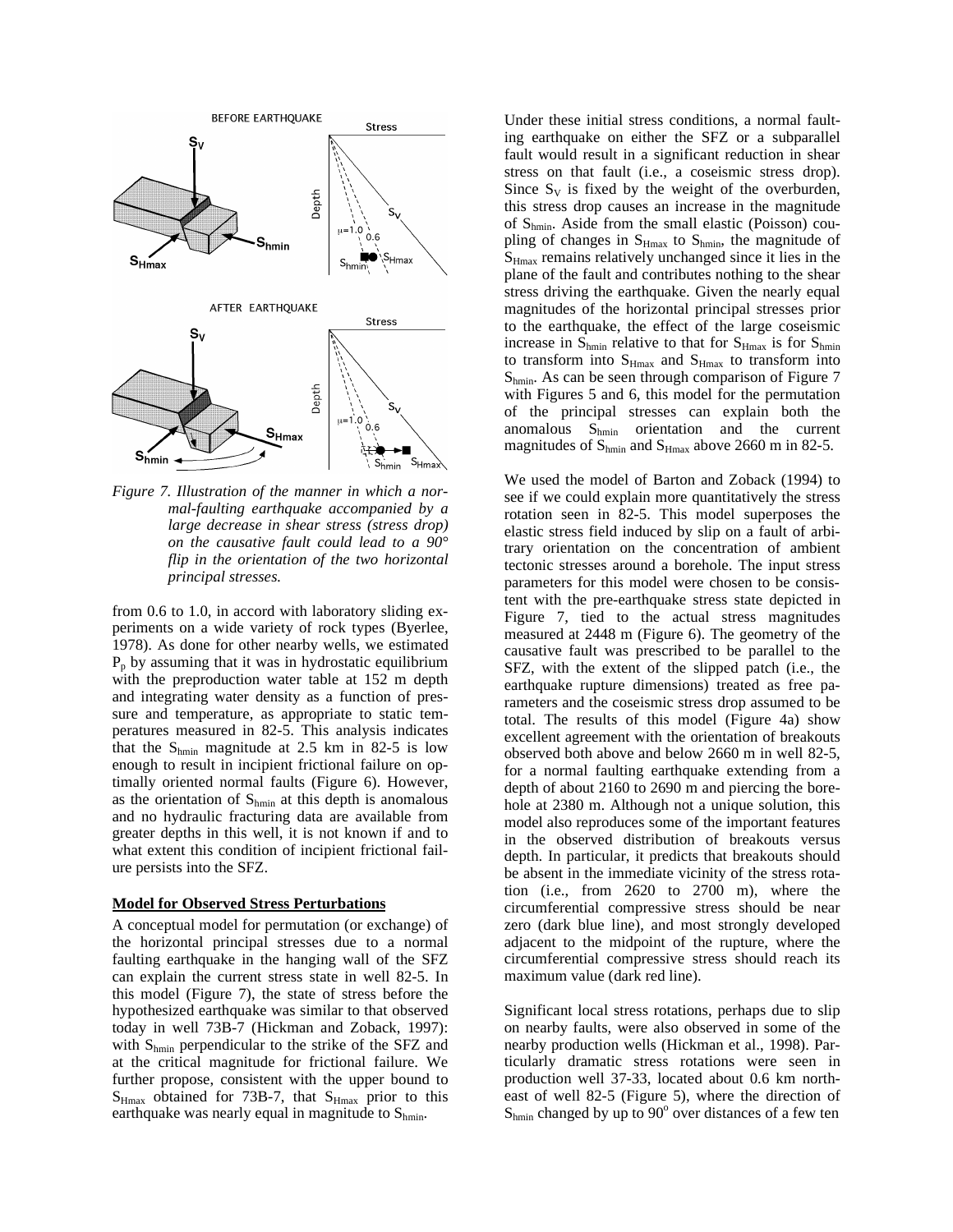

*Figure 8. Lower hemisphere, equal area projections of poles to natural fractures observed in the borehole televiewer log from well 82-5: (a) above 2660 m and (b) below 2660 m. In the Kamb contours to these poles (after Kamb, 1959), the density of shading is proportional to the number of poles per unit area on a lower hemisphere projection, normalized to the total fracture count, N. Also shown are the pole representing the local orientation of the Stillwater fault zone along with the azimuth of Shmin, over the corresponding depth interval (see Figure 4b) .*

to a few hundred meters. A total of five stress measurements were conducted in well 37-33, indicating relatively high  $S_{\text{hmin}}/S_V$  values of 0.74 or greater at depths of 1.57 to 1.89 km. These high  $S_{\text{hmin}}$  magnitudes are most likely due to moderate-sized earthquakes on faults within or adjacent to the SFZ, but in this case  $S_{Hmax}$  before the earthquakes would have been closer in magnitude to  $S_V$  than inferred for 82-5. It is important to note, however, that the magnitude and orientation of Shmin directly above the SFZ in well 37-33 (i.e., at a depth of 2.65 to 2.75 km) was such that the SFZ and most of the associated permeable fractures were critically stressed for frictional failure, in spite of the dramatic perturbations in stress orientations and magnitudes observed in this well at shallower depths.

#### **Fracture Orientations**

As observed in other nearby wells (Barton et al., 1998), BHTV logs from well 82-5 show pervasive macroscopic natural fractures with a wide range of orientations throughout the logged interval (e.g., Figure 3a). To facilitate comparison of these fractures with the in-situ stress data, we have grouped them according to whether they are above or below the stress rotation at 2660 m (Figure 8). Above 2660 m these fractures fall into two distinct populations: one striking between west and northwest with moderate to steep dips  $(40^{\circ}$  to  $85^{\circ})$  to the south, the other is more diffuse and strikes between north and east with moderate dips (45° to 75°) to the northwest. Although the west to northwest fracture set strikes nearly perpendicular to the SFZ, it is near-optimally oriented for normal faulting given the local azimuth of  $S_{\text{hmin}}$  (Figure 8a). Thus, fractures above 2660 m appear to be dominated by normal faulting antithetic to the Stillwater fault (i.e., at high angles to the SFZ). This antithetic fracture set, which has not been observed before at Dixie Valley, presumably reflects a mechanical overprint on the background fracture population formed in response to the earthquakeinduced stress perturbation discussed above.

The orientations of natural fractures below 2660 m in well 82-5 (i.e., directly above the SFZ) are markedly different from those observed above 2660 m. In particular, the west to northwest fracture set above 2660 m is notably absent in the deeper fracture population (Figure 8b). Instead, these deeper fractures tend to strike in a northeasterly direction and dip 40° to 75° either to the southeast or the northwest, with the dominant southeast-dipping set being subparallel to the SFZ (green dot in Figure 8b). As the azimuth of  $S_{\text{hmin}}$  below 2660 m is S66 $\textdegree$ E, this conjugate fracture set is optimally oriented for normal faulting. The geometry of this conjugate fracture set is remarkably similar to that observed for permeable fractures in production wells to the northeast and southwest of well 82-5 (Barton et al., 1998). As shown in Figure 5, the dominant population of permeable fractures in wells 74-7, 73B-7 and 37-33 are parallel to the Stillwater fault: striking northeast and dipping roughly  $50^\circ$  southeast, with a conjugate set striking in roughly the same direction but dipping to the northwest.

Coulomb failure analysis (see Barton et al., 1998) using the  $S_{hmin}$  magnitude and orientation determined in 82-5 above 2660 m shows that many of the natural fractures in this interval are critically stressed for frictional failure. However, as the magnitude of  $S_{hmin}$ below 2660 m is unknown, a corresponding analysis could not be performed for the fractures shown in Figure 8b. Thus, it is not known if and to what extent the natural fracture population located immediately above the SFZ is critically stressed for frictional failure.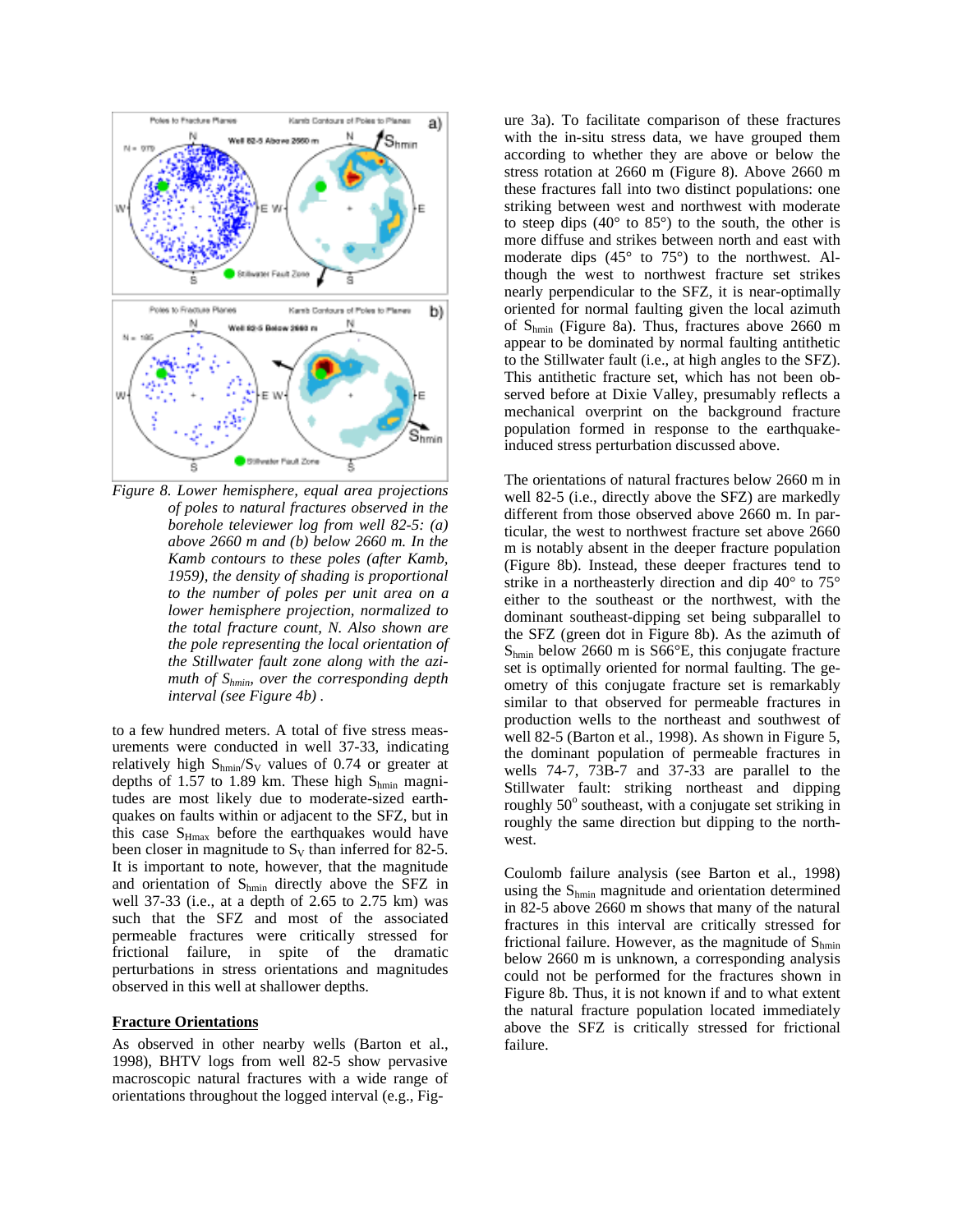

*Figure 9. Illustration of the stress shadow model, in which a chlorite-talc gouge with a low coefficient of friction (*µ*) confined to the main shear zone of the Stillwater fault might lead to anomalously low shear stress on fractures within the adjacent damage zone.*

#### **Implications for Low Fault Zone Permeability**

The observation that well 82-5 is orders of magnitude less permeable than the nearby production wells suggests that there may be fundamental changes in the fracture population or the stress regime in proximity to the SFZ over distances of less than 600 m that are exerting a profound influence on well productivity. As stuck drill pipe is covering the SFZ in well 82-5, we cannot rule out anomalous fracture or stress orientations within the damage zone of the Stillwater fault as the cause of low fault zone permeability at this location based on our observations. However, we consider this to be an unlikely explanation for this low permeability because both the azimuth of  $S_{hmin}$ and the orientation of natural fractures directly above the SFZ are nearly identical to those seen in nearby, highly productive wells (c.f., Figures 5 and 8b).

As illustrated in Figure 9, we consider it more likely that the low productivity of well 82-5 is due to localized increases in the magnitude of  $S_{hmin}$  (i.e., a reduction in shear stress) due to the presence of weak talc within the main shear zone of the Stillwater fault at depth. In contrast to other (productive) wells drilled within the DVGF, approximately 10 m of talc-rich fault gouge was encountered on top of the granitic footwall during drilling of 82-5. Laboratory strength measurements show that talc is extremely weak: with a coefficient of friction ranging from 0.2 to 0.25 (Morrow et al., 2000). Thus, the presence of weak talc in the core of the SFZ at reservoir depths could reduce the differential stress  $(S_V - S_{hmin})$  in the immediately adjacent country rock, effectively shielding the potentially permeable (and now sealed) fractures within the overlying damage zone from high tectonic shear stresses. If this "stress shadow" hypothesis is correct, then it suggests that the spatial extent of impermeable patches within the SFZ like that encountered by well 82-5 may be directly determined by the distribution of talc (or other weak minerals) within the main range-front fault



*Figure 10. Water level in well 82-5 before and after the hydraulic fracturing test, compared to the static reservoir level in nearby production well 45-33.*

#### **Potential for Reservoir Stimulation**

There are several factors that suggest that well 82-5 may be a good candidate for reservoir stimulation through massive hydraulic fracturing. First of all, as noted above, it is close to highly productive wells (e.g., 37-33) located  $~0.6-0.9$  km to the northeast. Secondly, it is in weak pressure communication with the reservoir. Third, the bottomhole temperatures measured in the various legs of 82-5 are similar to those measured in nearby production wells at comparable depths. Thus, one of the goals of this investigation was to evaluate the feasibility of conducting a massive hydraulic fracture in 82-5 to convert it into a viable production or injection well.

Since hydraulic fractures propagate in a plane perpendicular to the least principal stress, it is essential that the azimuth of  $S_{hmin}$  and the orientation and spatial distribution of permeable (or potentially permeable) fractures within the SFZ be accurately known in evaluating the feasibility of reservoir stimulation through massive hydraulic fracturing. Although we were precluded from making measurements directly within the SFZ, if the  $S_{hmin}$  azimuth observed directly above the fault zone persists to greater depths, then a massive hydraulic fracture within the SFZ would propagate toward the highly permeable wells to the northeast (Figure 5). Thus, well 82-5 may still be a good candidate for massive hydraulic fracturing, although it would probably require that the well be redrilled around the stuck drill pipe so that a massive hydrofrac could be targeted directly within the SFZ. In this regard, it is encouraging that the water level in 82-5 following our hydraulic fracturing test has declined below pre-test levels and is approaching that recorded in nearby production well 45-33 (Figure 10). This suggests that our small-scale hydraulic fracturing test enhanced the hydraulic connectivity of well 82-5 to the overall geothermal reservoir.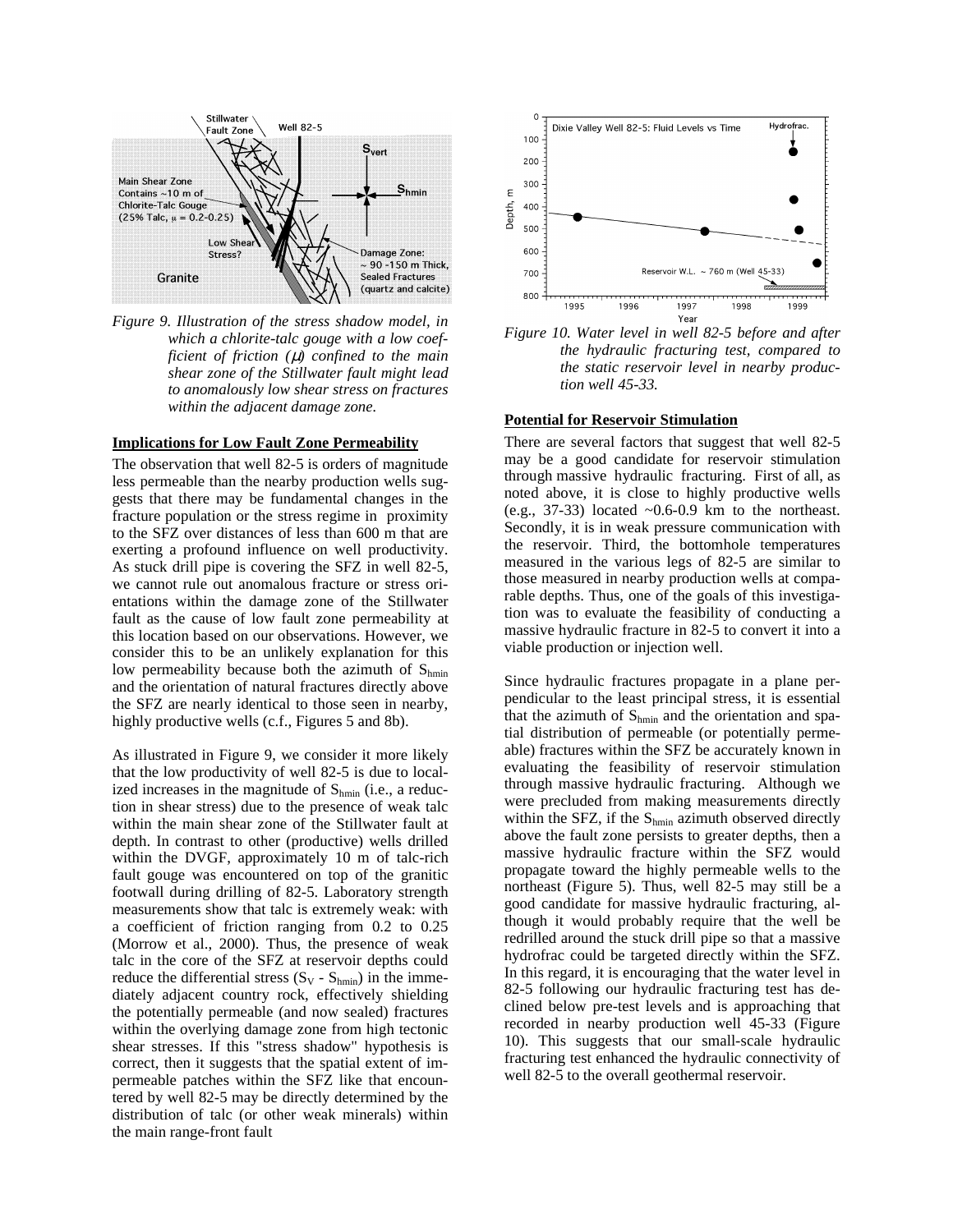# **CONCLUSIONS**

Analysis of borehole televiewer logs and a hydraulic fracturing test in Dixie Valley well 82-5 leads to the following conclusions:

1. There is a ~90° rotation in the azimuth of the least horizontal principal stress,  $S_{\text{hmin}}$ , in this well at a depth of 2.7 km. This rotation, which is similar to stress rotations seen in producing well 37-33 located about 0.6 km to the northeast, is best explained through a permutation of the horizontal principal stresses in response to a moderate-sized normal faulting earthquake on a fault subparallel to the Stillwater fault zone (SFZ). These stress perturbations suggest that caution be used in extrapolating shallow stress measurements to reservoir depths in seismically active areas.

2. The magnitude of  $S_{\text{hmin}}$  at 2.5 km depth is about 0.53 of the vertical stress, in accord with Byerlee's law for normal faulting. Since stress-induced borehole breakouts were observed in this well, this suggests that the horizontal differential stress prior to the hypothesized earthquake was quite low (as previously proposed for nearby well 73B-7, located about 2.5 km to the southwest) and that this earthquake was accompanied by near-total stress drop.

3. Although stuck drill pipe prevented us from making measurements directly within the SFZ, fracture and stress orientations immediately above the fault zone are similar to those seen in highly permeable wells (73B-7 and 74-7) located 2-3 km to the southwest. In particular, both the SFZ and the overlying natural fractures are optimally oriented for normal faulting. Thus, a local stress relief zone (i.e., an anomalously high  $S_{\text{hmin}}$  magnitude) within the SFZ is probably the most likely explanation for the very low permeability encountered in well 82-5.

4. If the Shmin orientation observed in the bottom of this well persists to greater depths, then a massive hydraulic fracture within the SFZ would propagate toward highly permeable wells to the northeast. Thus, 82-5 may still be a good candidate for reservoir stimulation, although it would probably require that a new leg be drilled to regain access to the SFZ.

## **ACKNOWLEDGMENTS**

This work was supported by the U.S. Department of Energy (DOE) Geothermal Technologies and Enhanced Geothermal Systems Programs under Grant Number DE-FG07-99ID13762. However, any opinions, findings, conclusions, or recommendations expressed herein are those of the authors and do not necessarily reflect the views of the DOE. Additional support was provided by the Earthquake Hazards Program of the U.S. Geological Survey.

## **REFERENCES**

Barton, C., and M.D. Zoback (1994), "Stress perturbations associated with active faults penetrated by boreholes: Possible evidence for near-complete stress drop and a new technique for stress magnitude measurements", Journal of Geophysical Research, **99**, 9373-9390.

Barton, C.A., S. Hickman, R. Morin, M.D. Zoback and R. Benoit (1998), "Reservoir-scale fracture permeability in the Dixie Valley, Nevada, geothermal field", Proceedings 23rd Workshop on Geothermal Reservoir Engineering, Stanford Univ., Stanford, CA, 299-306.

Benoit, W.R. (1996), "Injection of geothermal fluid in Nevada as typified by the Dixie Valley project", in Deep Injection Disposal of Hazardous and Industrial Wastes, J. Apps and C.-F. Tsang (eds.), Academic Press, San Diego, pp. 449-464.

Byerlee, J.D. (1978), "Friction of rocks", Pure and Applied Geophysics, **116**, 615-629.

Hickman, S., and M.D. Zoback (1997), "In-situ stress in a fault-hosted geothermal reservoir at Dixie Valley, Nevada", Proceedings 22<sup>nd</sup> Workshop on Geothermal Reservoir Engineering, Stanford Univ., Stanford, CA, pp. 141-146.

Hickman, S., M.D. Zoback and R. Benoit (1998), "Tectonic controls on reservoir permeability in the Dixie Valley, Nevada, geothermal field", Proceedings 23rd Workshop on Geothermal Reservoir Engineering, Stanford Univ., Stanford, CA, pp. 291-298.

Hickman, S., M.D. Zoback and J.H. Healy (1988), "Continuation of a deep borehole stress measurement profile near the San Andreas Fault, I: Hydraulic fracturing stress measurements at Hi Vista, Mojave Desert, CA", Journal of Geophysical Research, **93**, 15183-15195.

Jaeger, J.C., and N.G.W. Cook (1976), Fundamentals of Rock Mechanics, 2nd ed., 585 pp., Chapman and Hall, London.

Kamb, W. B. (1959), "Ice petrofabric observations from Blue Glacier, Washington, in relation to theory and experiment", Journal of Geophysical Research, **64,** 1891–1910.

Lockner, D.A. (1995), "Rock Failure", in Rock Physics and Phase Relations: A Handbook of Physical Constants, T. Ahrens (ed.), American Geophysical Union, Washington, DC, pp. 127-147.

Moos, D., and M.D. Zoback (1990), "Utilization of observations of well bore failure to constrain the orientation and magnitude of crustal stresses: Application to continental, Deep Sea Drilling Project,